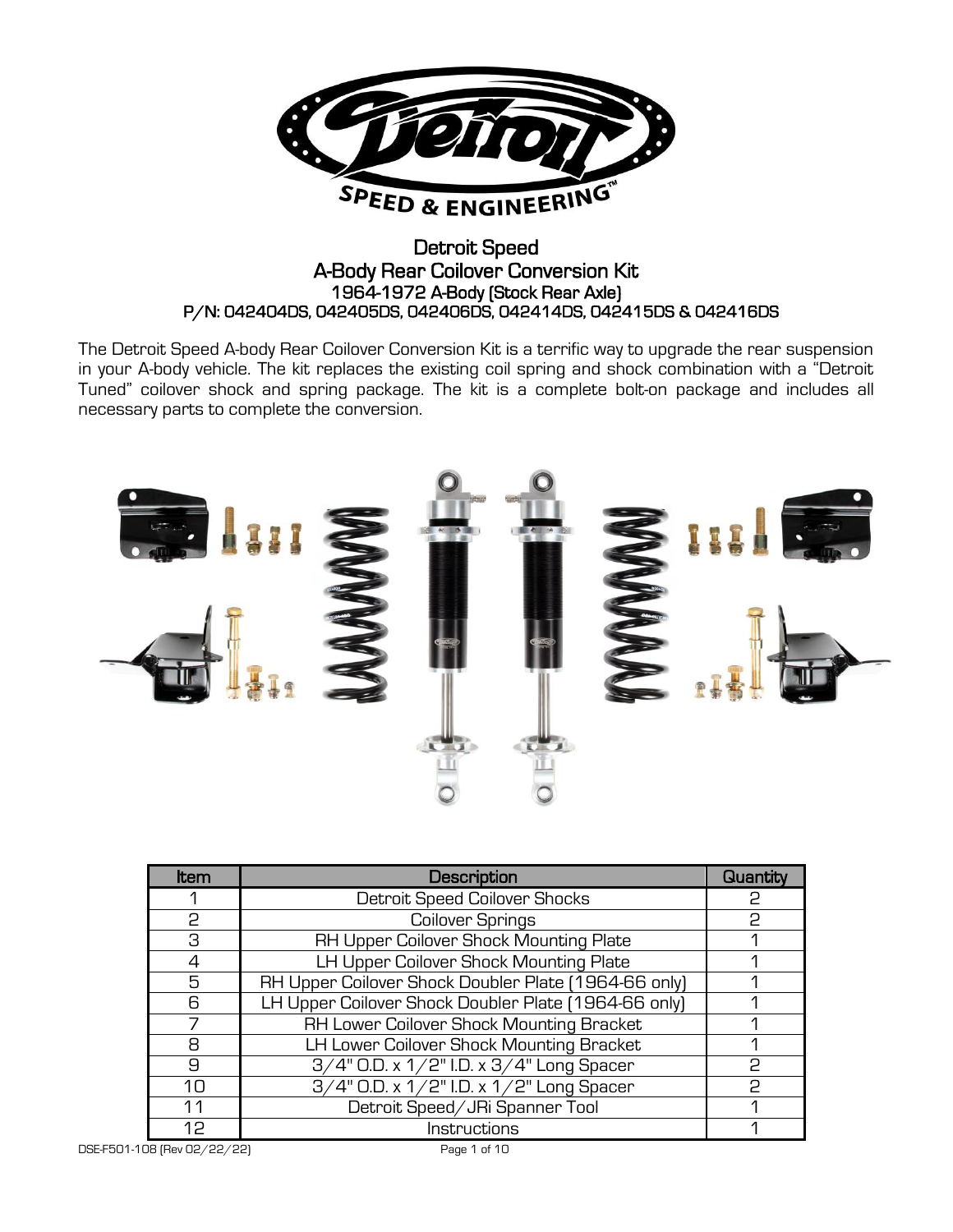| Hardware Checklist - Detroit Speed Rear Coilover Kit |                                              |                 |              |  |  |
|------------------------------------------------------|----------------------------------------------|-----------------|--------------|--|--|
| Part Number                                          | Description                                  | <b>Quantity</b> | <b>Check</b> |  |  |
|                                                      |                                              |                 |              |  |  |
| 9304090                                              | 1964-66 A-Body Hardware Kit                  | 1               |              |  |  |
| 980041FS                                             | 5/16"-24 x 1" L Grade 8 Hex Head Bolt        | 2               |              |  |  |
| 950041FS                                             | 5/16"-24 x 3/4" L Countersunk Head Cap Screw | 2               |              |  |  |
| 970041FS                                             | 5/16" SAE Washer                             | $\overline{4}$  |              |  |  |
| 960049FS                                             | 5/16"-24 Grade 8 Nylock Nut                  | $\overline{4}$  |              |  |  |
| 950040FS                                             | 3/8"-24 x1" L Socket Head Cap Screw          | 6               |              |  |  |
| 970035FS                                             | 3/8" AN Washer                               | 10              |              |  |  |
| 960032FS                                             | 3/8"-24 Grade 8 Nylock Nut                   | 4               |              |  |  |
| 980039FS                                             | 1/2"-20 x 4-1/2" L Grade 8 Hex Head Bolt     | 2               |              |  |  |
| 980038FS                                             | 1/2"-20 x 2-1/4" L Grade 8 Hex Head Bolt     | 2               |              |  |  |
| 980040FS                                             | 1/2"-20 x 1-1/4" L Grade 8 Hex Head Bolt     | 2               |              |  |  |
| 970037FS                                             | 1/2" Grade 8 SAE Flat Washer                 | 6               |              |  |  |
| 960004FS                                             | 1/2"-20 Grade 8 Nylock Nut                   | $\overline{4}$  |              |  |  |
|                                                      |                                              |                 |              |  |  |
| 9304092                                              | 1967 A-Body Hardware Kit                     | 1               |              |  |  |
| 980041FS                                             | 5/16"-24 x 1" L Grade 8 Hex Head Bolt        | 2               |              |  |  |
| 950041FS                                             | 5/16"-24 x 3/4" L Countersunk Head Cap Screw | 2               |              |  |  |
| 970041FS                                             | 5/16" SAE Washer                             | $\overline{4}$  |              |  |  |
| 960049FS                                             | 5/16"-24 Grade 8 Nylock Nut                  | $\overline{4}$  |              |  |  |
| 950040FS                                             | 3/8"-24 x1" L Socket Head Cap Screw          | 6               |              |  |  |
| 970035FS                                             | 3/8" AN Washer                               | 12              |              |  |  |
| 960032FS                                             | 3/8"-24 Grade 8 Nylock Nut                   | 6               |              |  |  |
| 980039FS                                             | 1/2"-20 x 4-1/2" L Grade 8 Hex Head Bolt     | 2               |              |  |  |
| 980038FS                                             | 1/2"-20 x 2-1/4" L Grade 8 Hex Head Bolt     | 2               |              |  |  |
| 980040FS                                             | 1/2"-20 x 1-1/4" L Grade 8 Hex Head Bolt     | 2               |              |  |  |
| 970037FS                                             | 1/2" Grade 8 SAE Flat Washer                 | 6               |              |  |  |
| 960004FS                                             | 1/2"-20 Grade 8 Nylock Nut                   | $\overline{4}$  |              |  |  |
|                                                      |                                              |                 |              |  |  |
| 9304091                                              | 1968-72 A-Body Hardware Kit                  | 1               |              |  |  |
| 980041FS                                             | 5/16"-24 x 1" L Grade 8 Hex Head Bolt        | 2               |              |  |  |
| 950041FS                                             | 5/16"-24 x 3/4" L Countersunk Head Cap Screw | 2               |              |  |  |
| 970041FS                                             | 5/16" SAE Washer                             | 4               |              |  |  |
| 960049FS                                             | 5/16"-24 Grade 8 Nylock Nut                  | 4               |              |  |  |
| 950040FS                                             | 3/8"-24 x1" L Socket Head Cap Screw          | 4               |              |  |  |
| 970035FS                                             | 3/8" AN Washer                               | 8               |              |  |  |
| 960032FS                                             | 3/8"-24 Grade 8 Nylock Nut                   | 4               |              |  |  |
| 950042FS                                             | 7/16"-20 x 1-1/4" L Grade 8 Hex Head Bolt    | 2               |              |  |  |
| 970042FS                                             | 7/16" Grade 8 SAE Washer                     | 4               |              |  |  |
| 960050FS                                             | 7/16"-20 Grade 8 Nylock Nut                  | 2               |              |  |  |
| 980039FS                                             | 1/2"-20 x 4-1/2" L Grade 8 Hex Head Bolt     | 2               |              |  |  |
| 980038FS                                             | 1/2"-20 x 2-1/4" L Grade 8 Hex Head Bolt     | 5               |              |  |  |
| 980040FS                                             | 1/2"-20 x 1-1/4" L Grade 8 Hex Head Bolt     | 2               |              |  |  |
| 970037FS                                             | 1/2" Grade 8 SAE Flat Washer                 | 6               |              |  |  |
| 960004FS                                             | 1/2"-20 Grade 8 Nylock Nut                   | 4               |              |  |  |
| DSE-F501-108 [Rev 02/22/22]                          | Page 2 of 10                                 |                 |              |  |  |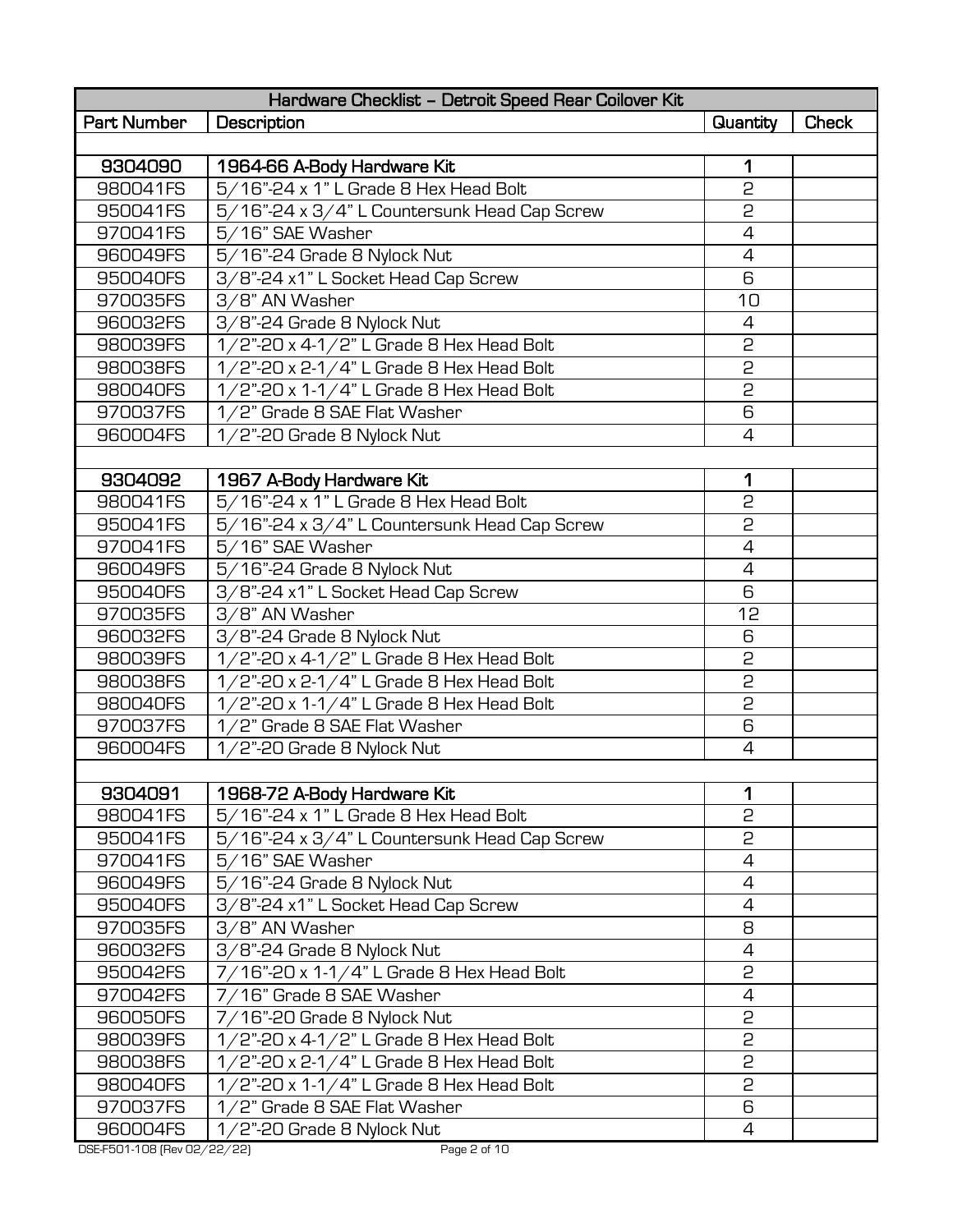| <b>Fastener Torque Specifications</b> |                 |  |  |
|---------------------------------------|-----------------|--|--|
| Application                           | Torque (ft-lbs) |  |  |
| 5/16" Hardware                        | 25              |  |  |
| 3/8"-24 Socket Head Cap Screw         | 35              |  |  |
| 7/16"-20 Hex Head Bolt [68-72 A-Body] | 50              |  |  |
| $1/2$ "-20 Hex Head Bolt              | RП              |  |  |
| Lower Link Axle Bolt                  |                 |  |  |

#### PLEASE NOTE: ALL ADJUSTABLE TYPE SHOCKS GET MOUNTED BODY SIDE UP, SHAFT SIDE DOWN IN ORDER TO HAVE ACCESS TO MAKE SHOCK ADJUSTMENTS AS WELL AS BRACKET FITMENT

- 1. To begin installation, chock the front wheels and loosen the rear lug nuts. Jack up the rear of the vehicle and support the vehicle with jack stands under the frame. Remove the rear wheels.
- 2. Using a floor jack to support the rear axle, remove the shocks and springs from the vehicle. CAUTION: The springs may be under pressure and may require the use of a spring compressor.

### Lower coilover Bracket Installation (1964-1972 applications)

- 3. Due to manufacturing variations amongst the A-body rear axles, it is first necessary to verify two of the mounting holes in the axle bracketry. Remove the nut from the bolt that retains the lower link to the rear axle. NOTE: The bolt should be installed from the outboard side of the vehicle. Remove and reinstall the bolt if necessary.
- 4. Install the coilover conversion bracket on the rear axle bracket. Install the nut on the lower link axle bolt along with the provided  $1/2$ " – 20 x 1-1/4" L Hex Head Bolt and  $1/2$ " – 20 Nylock Nut along with two 1/2" Flat Washers. Lightly snug the hardware at this time.
- 5. If the holes are not present in the rear axle, mark the two upper mounting holes and remove the coilover conversion bracket from the rear axle. Drill the holes using a  $5/16$ " drill bit. If the holes are present, it may be necessary to enlarge the existing holes to 5/16".
- 6. Reinstall the coilover bracket on the rear axle by placing the bracket over the lower link bolt. Reinstall the factory nut. Install the  $1/2$ " – 20 x  $1-1/4$ " bolt along with the  $1/2$ " – 20 Nylock Nut and the 1/2" Flat Washers. At this time, the upper mounting bolts can also be installed. Insert the  $5/16"$  – 24 x  $3/4"$  L Counter Sunk Bolt in the inboard mounting hole and the  $5/16"$ – 24 x 1" L Hex Head Bolt in the outboard mounting hole. Both bolts use the provided 5/16" – 24 Nylock Nuts and 5/16" Flat Washers. Torque the 1/2" hardware to 80 ft-lbs and the 5/16" hardware to 25 ft-lbs.
- 7. The installed bracket should follow the image shown in Figure 1 on the next page.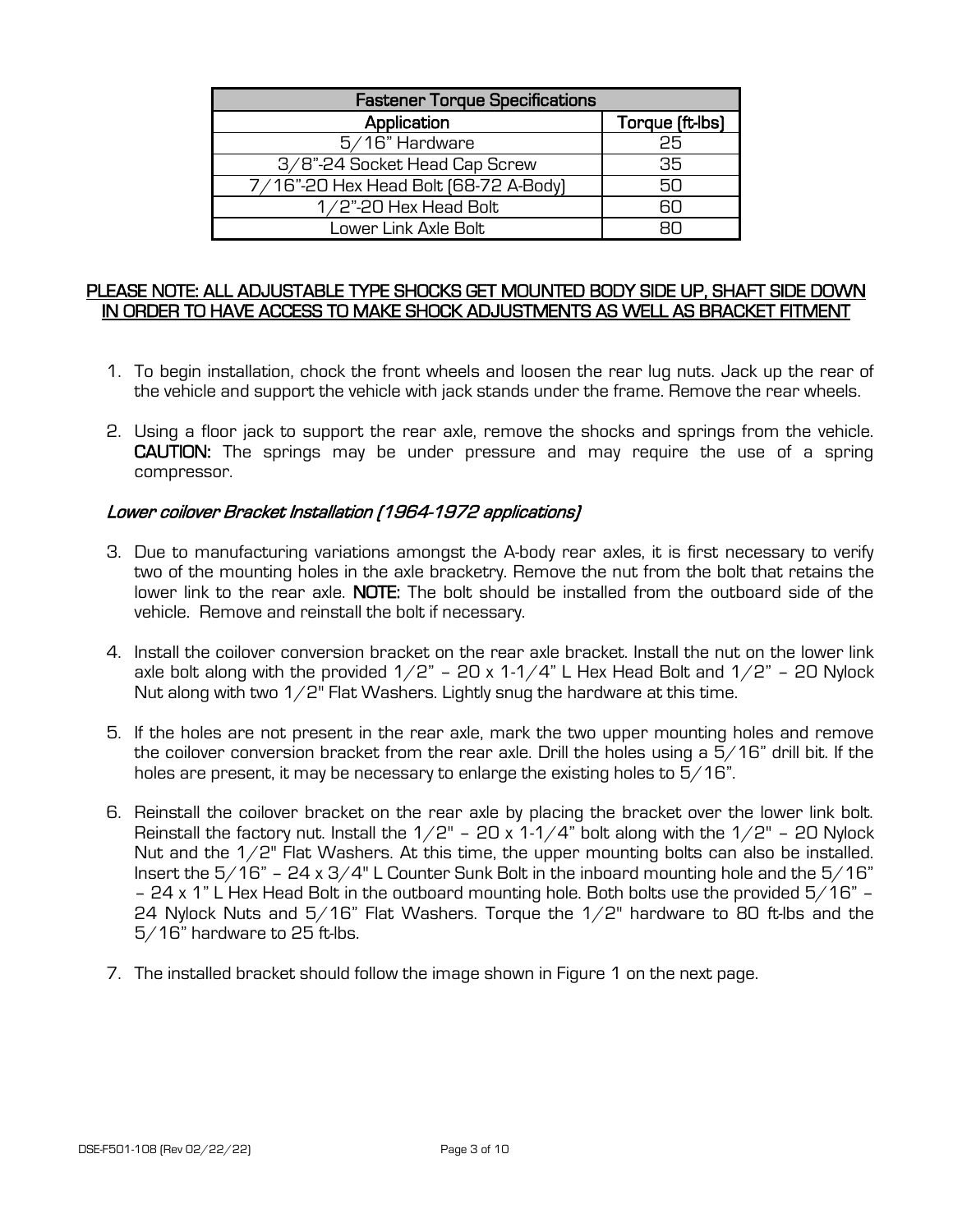

Figure 1 - Lower Coilover Bracket

- 8. Repeat the above steps for the opposite side.
- 9. The Lower Coilover Bracket Installation is now complete. To install the Upper Coilover Mounting Bracket, go to Step 10 for 1964-1966 models, Step 16 for 1967 models, or Step 22 for 1968-1972 models.

# Upper Coilover Bracket Installation (1964-1966 A-Body)

- 10. Assemble the coilover shock by removing the snap ring using a set of snap ring pliers to remove the upper spring seat. Once the upper spring seat is removed you can install the spring over the end of the shock. With the spring in place, install the upper spring seat along with the snap ring. With the coilover shock assembled, thread the adjusting ring on the shock until it is approximately 2" from the bottom of the threads. This is a good starting point and will need to be adjusted later with the vehicle completely assembled.
- 11.The factory upper shock mounting holes must be enlarged to 3/8".
- 12.Before installing the upper coilover bracket on the frame, the coilover shock assembly must be pre-installed on the upper coilover bracket. Thread the  $1/2$ " – 20 x 2-1/4" L hex head bolt along with the 3/4" long shock spacer through the coilover shock eyelet into the upper coilover bracket. Use High Strength Loctite 262 and torque to 60 ft-lbs.
- 13.Install the upper coilover shock mount with the coilover shock installed into the chassis. Place the upper mounting doubler plate on the top side of the chassis. Thread one of the  $3/8$ " - 24 x 1" L Socket Head Cap Screws into the doubler plate using a 3/8" AN Washer. Use high strength red Loctite 262 on this bolt. In the two remaining holes, insert two 3/8" – 24 x 1" L Socket Head Cap Screws through the doubler plate and thread the provided 3/8" Nylock Nuts onto the bolts along with the 3/8" AN Washers. Torque all of the hardware at this time to 35 ft-lbs.
- 14.Repeat Steps 10 through 13 on the opposite side.
- 15.Proceed to Step 26.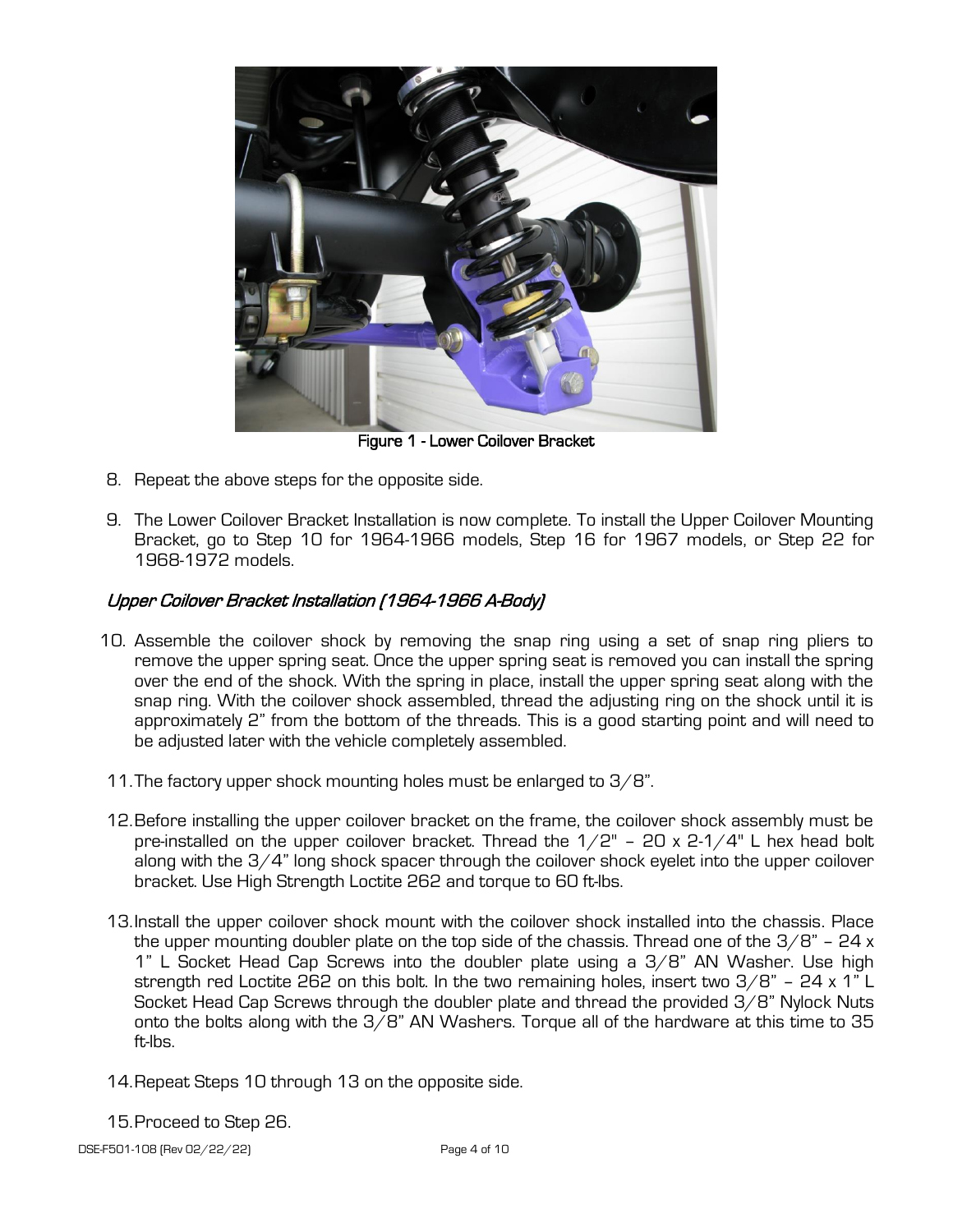# Upper Coilover Bracket Installation (1967 A-Body)

- 16.Assemble the coilover shock by removing the snap ring using a set of snap ring pliers to remove the upper spring seat. Once the upper spring seat is removed you can install the spring over the end of the shock. With the spring in place, install the upper spring seat along with the snap ring. With the coilover shock assembled, thread the adjusting ring on the shock until it is approximately 2" from the bottom of the threads. This is a good starting point and will need to be adjusted later with the vehicle completely assembled.
- 17. The two factory upper shock mounting holes must be enlarged to  $3/8$ ". An additional mounting hole must be added for the upper shock mounting plate. Place the mounting bracket against the frame and line up the two factory shock mounting holes with the upper mounting plate and mark the additional third hole in the frame. Remove the upper mounting plate and drill a  $3/8$ " hole at the marked location.
- 18.Before installing the upper coilover bracket on the frame, the coilover shock assembly must be pre-installed on the upper coilover bracket. Thread the  $1/2"$  - 20 x 2- $1/4"$  L hex head bolt along with the 3/4" long shock spacer through the coilover shock eyelet into the upper coilover bracket. Use High Strength Loctite 262 and torque to 60 ft-lbs.
- 19.Install the upper coilover shock mount with the coilover shock installed into the chassis. Insert three  $3/8$ " – 24 x 1" L Socket Head Cap Screws through the bracket and tighten using three  $3/8$ " – 24 Nylock Nuts and six  $3/8$ " AN Washers. Torque all hardware to 35 ft-lbs.
- 20.Repeat Steps 16 through 19 on the opposite side.
- 21.Proceed to Step 26.

## Upper Coilover Bracket Installation (1968 - 1972 A-Body)

- 22.Assemble the coilover shock by removing the snap ring using a set of snap ring pliers to remove the upper spring seat. Once the upper spring seat is removed you can install the spring over the end of the shock. With the spring in place, install the upper spring seat along with the snap ring. With the coilover shock assembled, thread the adjusting ring on the shock until it is approximately 2" from the bottom of the threads. This is a good starting point and will need to be adjusted later with the vehicle completely assembled.
- 23.The factory upper shock mounting holes must be enlarged to 3/8".
- 24. Install the upper shock mounting plate using two  $3/8$ " 24 x 1" L Socket Head Cap Screws along with two  $3/8$ " – 24 Nylock Nuts and four  $3/8$ " AN Washers in the factory upper shock mounting holes. At the third hole, install the  $7/16"$  – 20 x 1-1/4" L Hex Head Bolt along with two 7/16" Flat Washers and a 7/16" Nylock Nut. Torque the 3/8" bolts to 35 ft-lbs and the 7/16" bolt to 50 ft-lbs.
- 25.Repeat Steps 22 through 24 on the opposite side.

#### Final Installation Procedures

26.With all the coilover shock mounting brackets installed and the coilover shocks mounted at the upper mount, jack up the rear axle of the vehicle to line up the coilover shock with holes in the lower mounting bracket. CAUTION: Be sure the coilover shocks are out of the way when jacking up the rear axle.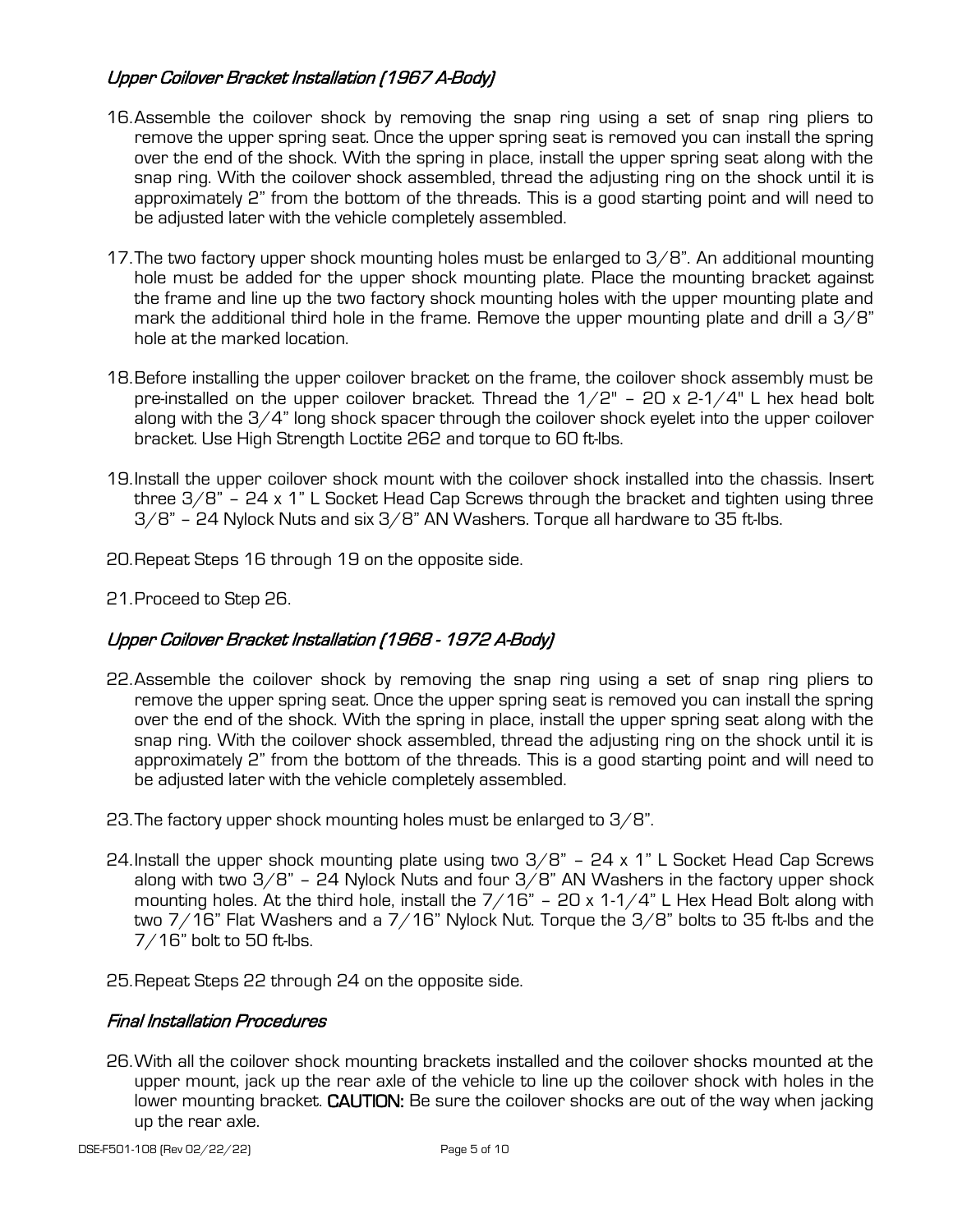- 27. Insert a  $1/2$ " 20 x 4-1/2" L Hex Head Bolt along with a  $1/2$ " long shock spacer through the mounting bracket and the lower coilover shock monoball. NOTE: The shock monoball should be in between the welded tube on the bracketry and the floating spacer. Once the bolt is installed, install a  $1/2$ " Flat Washer and thread a  $1/2$ " Nylock Nut onto the bolt using anti-seize on the threads. Torque the bolt to 60 ft-lbs.
- 28.Repeat the two previous steps for the opposite side.
- 29.Thread the coilover adjusting nut until there is some tension on the spring. Once tension is reached, turn the nut an additional three to four turns. Ride height will be adjusted later as this is simply a starting point. DSE recommends cleaning the threads of the shock. Once the threads are clean, DSE recommends applying dry bicycle chain lube to the threads of the shock body before adjusting the spanner nut and compressing the coilover spring. Allow the chain lube to dry before adjusting the spanner nut.
- 30.Once the vehicle is set on the ground, settle the suspension by jouncing both the front and rear by hand by pressing down on the body. Check the ride height at this point and adjust as necessary by turning the coilover adjusting nut. If you have the non-adjustable shocks, the spanner nut has a soft tip set screw that will need to be tightened before the vehicle is driven.

NOTE: Detroit Speed does include a Spanner Tool (P/N: 031060DS) to adjust ride height however if you have the adjustable coilover shocks, Detroit Speed does offer an Adjustment Tool available as P/N: 031061DS if needed. A photo can be seen in Figure 2.



Figure 2 - Spanner Wrench & Adjustment Tool

31.The installation is now complete. A finished installation can be seen in Figure 3 below. If the upgrade was purchased for the Single Adjustable, Double Adjustable Shocks or the Double Adjustable Shocks w/Remote Canisters, refer to the appropriate sections below for adjustability.



Figure 3 – Completed Installation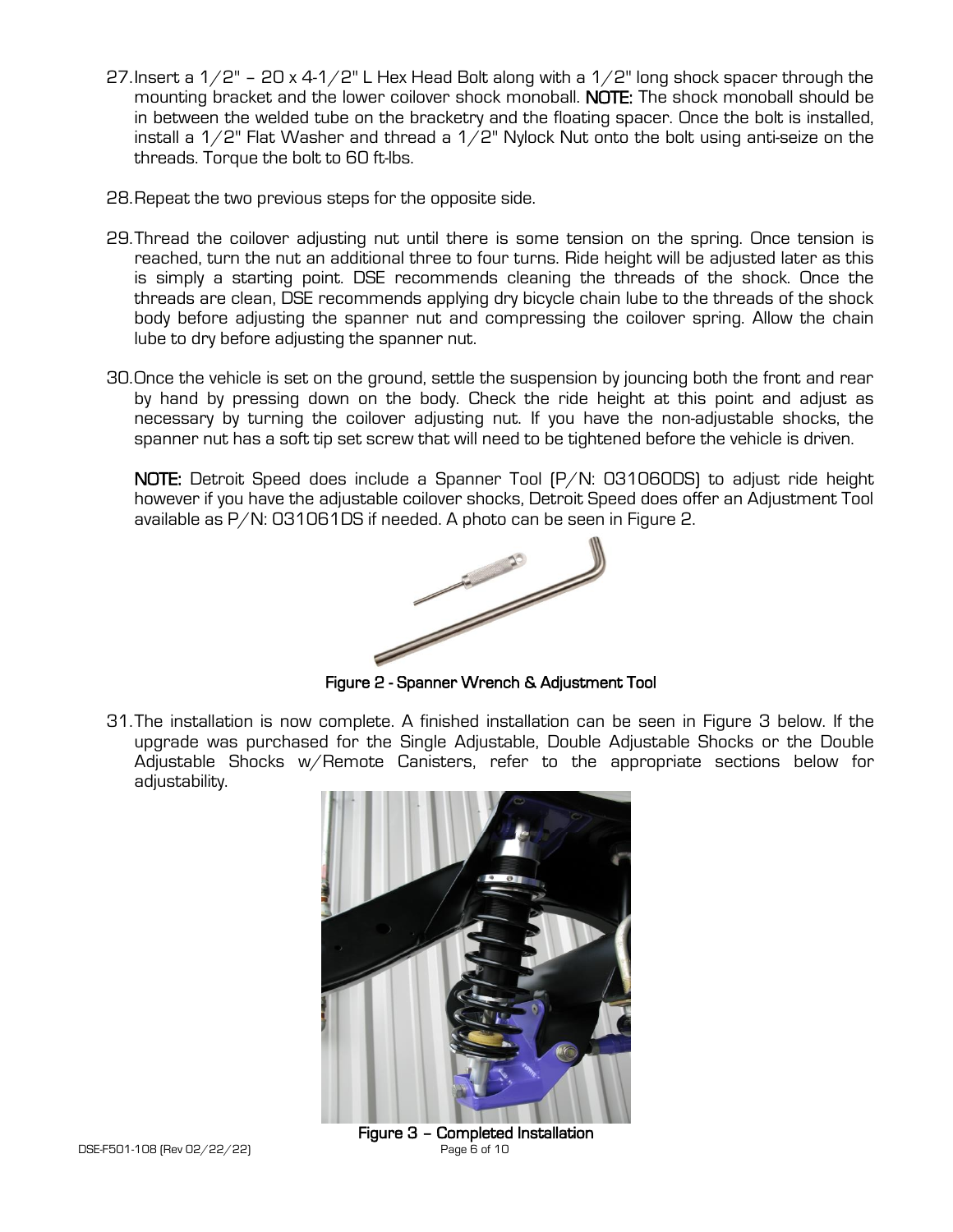## Detroit Speed Single Adjustable Shock Applications

To change from the recommended "Detroit Tuned" valving, adjustments can be made independently to the rebound setting. The rebound is controlled by the knob at the lower shock mount (Shock is mounted body side up). The knob rotates clockwise (+) to increase the damping and counterclockwise (-) to decrease the damping. Refer to Figure 4



#### Figure 4- Detroit Speed Single Adjustable Shock

To return to the Detroit Speed recommended settings, turn the knob clockwise (+) to full damping. Once at full damping, turn counterclockwise (-) to reach the recommended settings. Refer to Figure 4a for the rebound settings.

> Rebound (Shaft Knob) ……… 20 Open (counterclockwise, -) Figure 4a – Detroit Speed Recommended Settings

#### Adjuster Operation

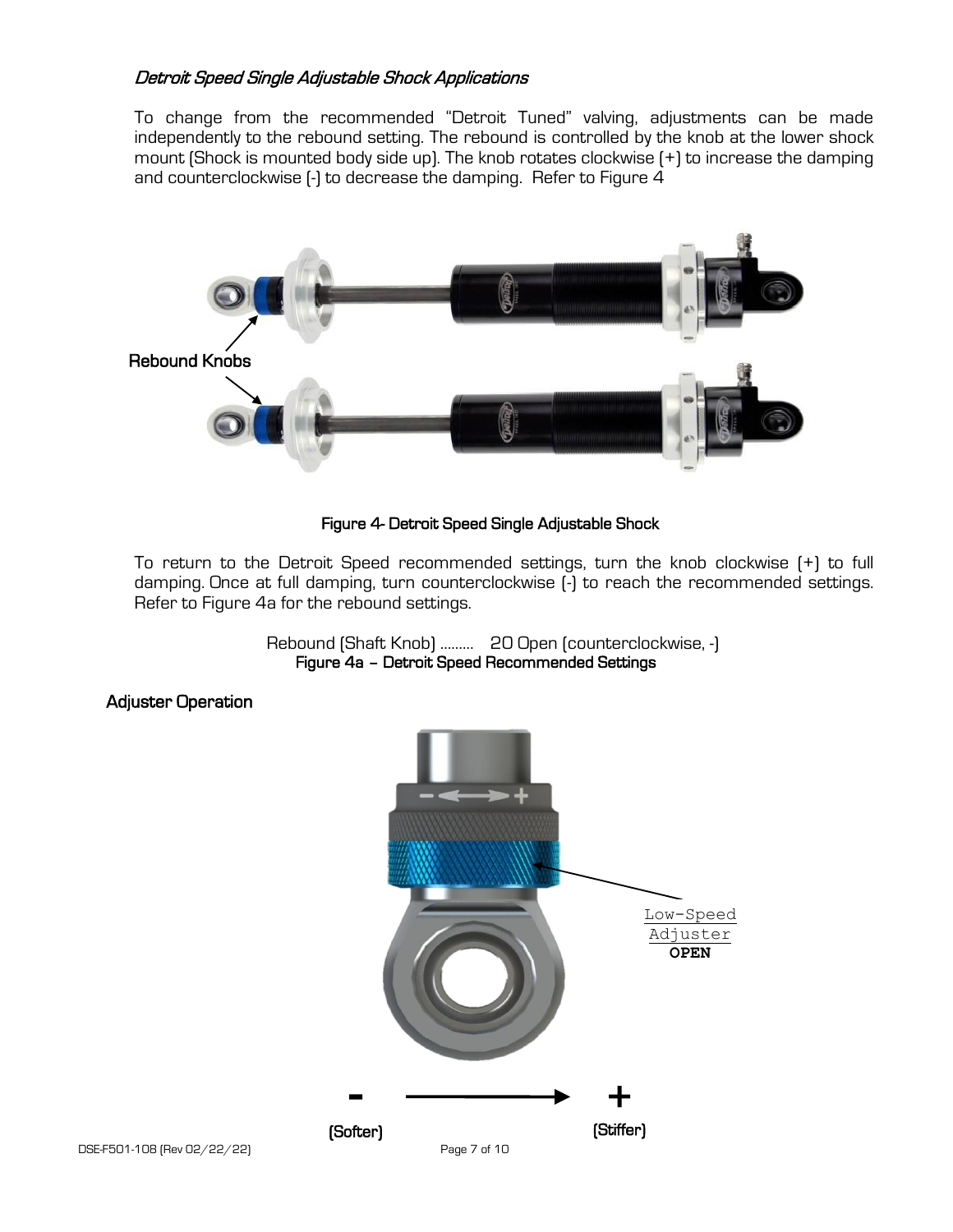## • Adjuster (60 Clicks)

The low-speed adjuster is a "clicker" style adjuster meaning that its adjustment is measured by detents located inside the blue adjuster knob. There are 16 clicks per 1 revolution of the knob. It uses a right-hand thread in its operation which means as you increase low-speed, the adjuster will move up on the eyelet. The recommended change for an adjustment is 8 clicks at a time. The low-speed adjuster's reference position is full stiff (closed, or all the way up) and referred to  $-0$  ( $-0$  = full stiff,  $-60$  = full soft).

## • Tuning Notes

- o Racetrack
	- For more grip, soften the damping.
	- For increased platform control, stiffen the damping.
- o Street

## • For a more comfortable ride, soften the damping

### \*DO NOT FORCE KNOB WHEN IT STOPS TURNING, YOU MAY DAMAGE THE ADJUSTER AND INTERNAL HARDWARE

### Detroit Speed Double Adjustable Shock Applications

To change from the recommended "Detroit Tuned" valving, adjustments can be made independently to both the high and low speed settings. The rebound is controlled by the sweepers at the lower shock mount. The sweepers rotate clockwise (+) to increase the damping and counterclockwise (-) to decrease the damping. The sweepers can be seen in Figure 5.



Figure 5 – Detroit Speed Double Adjustable Shock

When adjusting the low speed rebound start at full (+) position, when adjusting the high speed rebound start at full (-) position. To return to the Detroit Speed recommended settings turn the sweeper clockwise (+) to full damping for the low speed setting, and counterclockwise (-) to full damping for the high speed setting. Once at full damping, turn counterclockwise (-) for the low speed setting, and clockwise (+) for the high speed setting to reach the recommended settings. Refer to Figure 5a for recommended settings.

```
DSE-F501-108 (Rev 02/22/22) Page 8 of 10
              Low Speed Rebound (Sweeper)………
20 sweeps (counterclockwise, -)
             High Speed Rebound (Sweeper)………
2 sweeps (clockwise, +)
                        Figure 5a – Detroit Speed Recommended Settings
```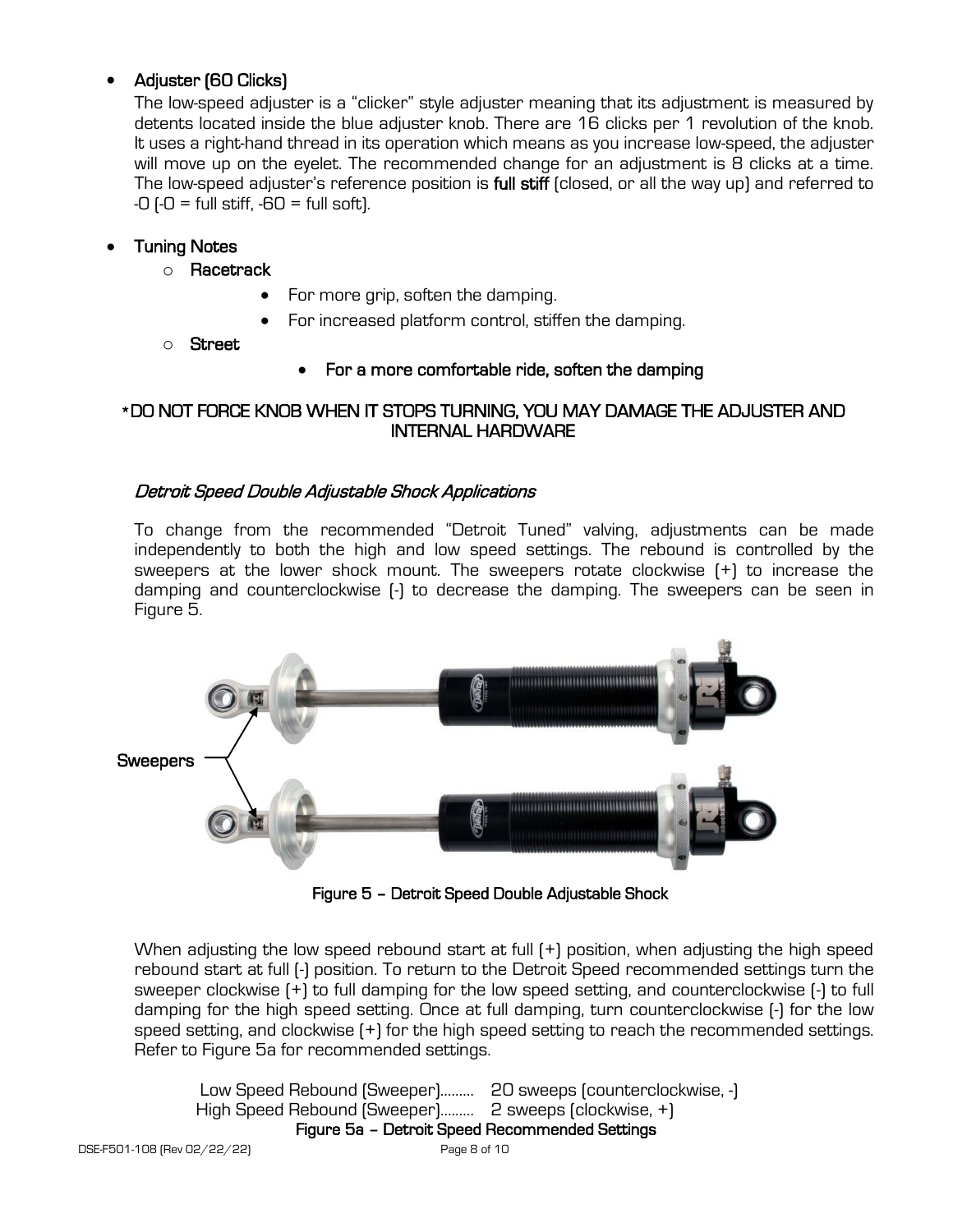### Detroit Speed Double Adjustable Shocks w/Remote Canisters

To change from the recommended "Detroit Tuned" valving, adjustments can be made independently to both the high and low speed settings. The rebound is controlled by the sweepers at the lower shock mount. The sweepers rotate clockwise (+) to increase the damping and counterclockwise (-) to decrease the damping. Refer to Figure 6.



Figure 6 – Detroit Speed Double Adjustable Shock w/Remote Canister

When adjusting the low speed rebound start at full (+) position, when adjusting the high speed rebound start at full (-) position. To return to the Detroit Speed recommended settings turn the sweeper clockwise (+) to full damping for the low speed setting, and counterclockwise (-) to full damping for the high speed setting. Once at full damping, turn counterclockwise (-) for the low speed setting, and clockwise (+) for the high speed setting to reach the recommended settings. Refer to Figure 6a for recommended settings.